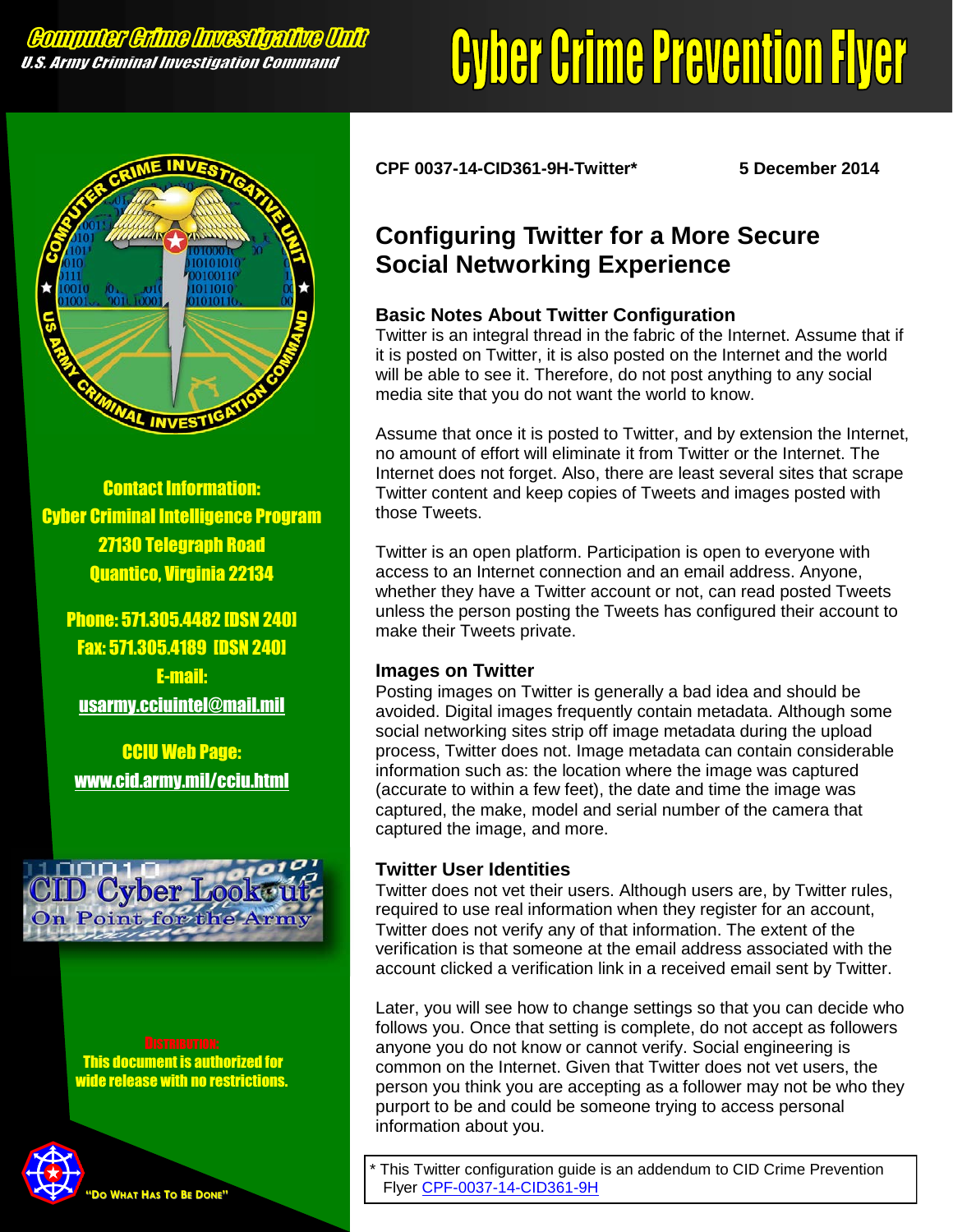# **Cyber Crime Prevention Flyer**

## **General Account Settings**

Account settings are available by clicking the Twitter Egg in the upper right side of the Twitter command bar. Clicking the Twitter Egg opens the **Account Configuration** menu.  $\n *Two*\n$ **Search Twitter** 

#### **Email**

This is where you change your email address if the address you registered with Twitter is disabled or retired for any reason. Twitter's policy is that the email address is not publicly displayed. Testing indicates this is true; however, depending upon email settings, covered under **Security and Privacy**, it may be possible for people to locate your Twitter profile using just your email address.

| <b>Account</b>       |  |
|----------------------|--|
| Security and privacy |  |
| Password             |  |
| Cards and shipping   |  |
| Order history        |  |
| Mobile               |  |
| Email notifications  |  |
| Web notifications    |  |
| Muted accounts       |  |
| Profile              |  |
| Design               |  |
| Apps                 |  |
| Widgets              |  |

1. From the **Settings** menu click **Account**.



| Account   | Change your basic account and language settings.                                             |
|-----------|----------------------------------------------------------------------------------------------|
| Username  | Username has already been taken                                                              |
|           | <b>BradBrad</b>                                                                              |
|           | https://twitter.com/BradBrad                                                                 |
| Email     | Email has already been taken. An email can only be used on one Twitter account<br>at a time. |
|           | bradbrad@gmail.com                                                                           |
|           | Email will not be publicly displayed. Learn more.                                            |
| Language  | English                                                                                      |
|           | Interested in helping translate Twitter? Check out the Translation Center.                   |
| Time zone | (GMT-05:00) Eastern Time (US<br><b>Save changes</b>                                          |
|           |                                                                                              |

- 2. Make changes as you feel appropriate
- 3. Click **Save Changes**.

*An email address can be associated with only one Twitter account at a time.* 

4. Enter your password and click **Save Changes.**

Twitter will send an email message to the new address confirming the change. Check your email and follow included instructions.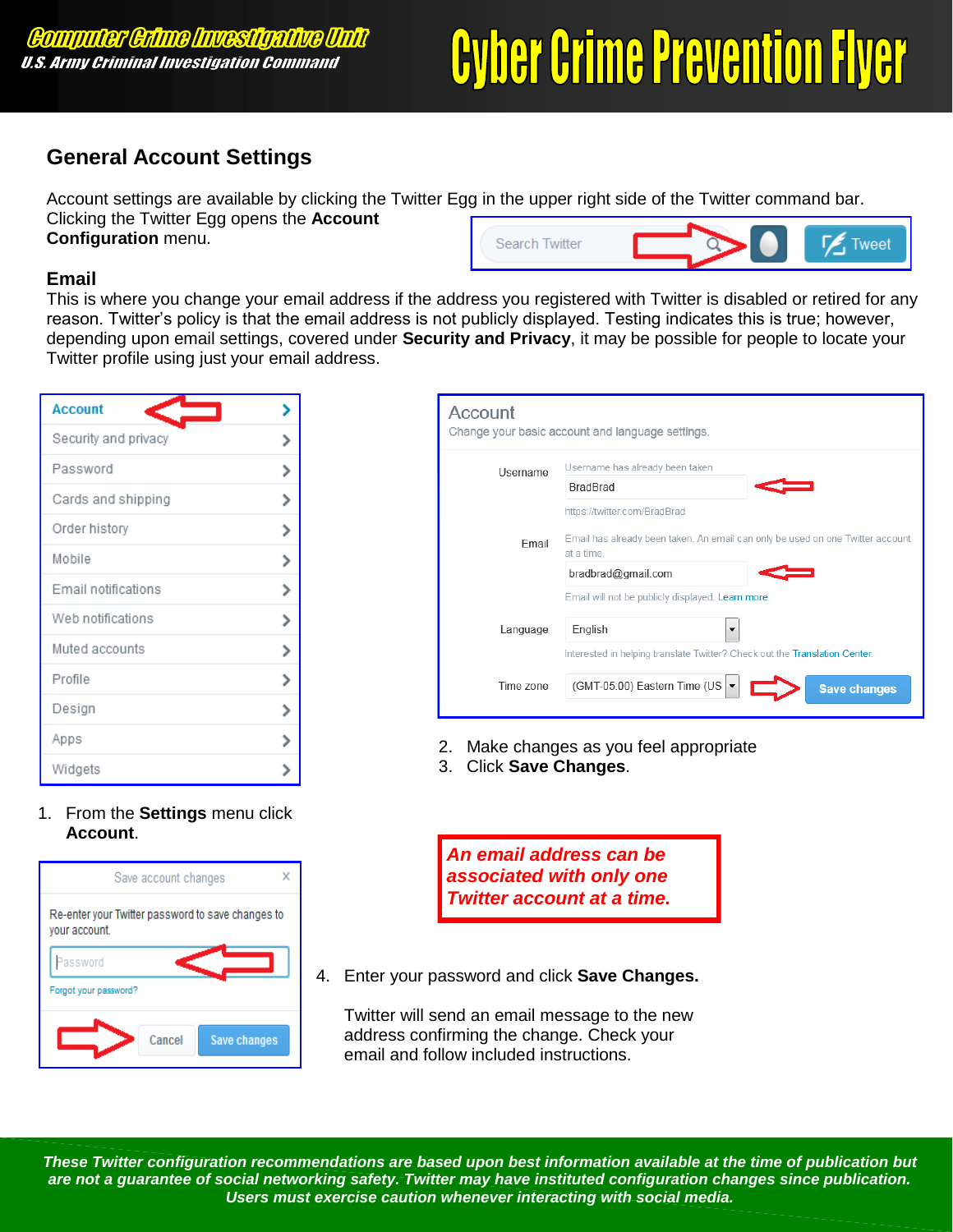## **Cyber Crime Prevention Flyer**

Confirming your account will give you full access to Twitter and all future notifications will be sent to this email address.



5. Click **Confirm your account now.**

#### **Passwords**

Passwords, secret elements of authentication, are on the front line of defense preventing people and automated tools (e.g., password crackers) from illegally accessing your online accounts. Therefore, your choice of password and the frequency with which you change it are important security considerations.

A password, however, need not be limited to a word. It can be a passphrase. A passphrase is a string of characters that forms a phrase. An example passphrase might be, "The song remains the same" or "I'll see you on the dark side of the moon." Passphrases are generally easier to remember than are complex passwords and are more likely to survive a dictionary attack than a single password.

Guidelines for passwords to avoid, especially if you are a public figure or in a situation where much of your personal information might be in the public domain, include:

- Your name or any permutation of your name
- Your user ID or any part of your user ID
- Common names
- The name of any relative, child, or pet
- Your telephone number, social security number, date of birth, or any combinations or permutations of those
- Vehicle license plate numbers, makes, or models
- The university you attended
- Work affiliation
- The word "password" or permutations including "password" prefixed or suffixed by numbers or symbols
- Common words from dictionaries, including foreign languages or permutations of those words
- Names or types of favorite objects
- Repeating patterns of digits or numbers or sequences of characters found on keyboards

| <b>Account</b>       |   |
|----------------------|---|
| Security and privacy |   |
| Password             |   |
| Payments and orders  |   |
| Mobile               |   |
| Email notifications  |   |
| Web notifications    | י |
| Muted accounts       |   |
| Profile              |   |
| Design               |   |

1. From the **Settings** menu click **Password**.

| Password         | Change your password or recover your current one. |
|------------------|---------------------------------------------------|
| current password | Forgot your password?                             |
| New password     |                                                   |
| Verify password  |                                                   |
|                  | <b>Save changes</b>                               |

- 2. Enter your current password.
- 3. Enter your new password.
- 4. Verify your new password.
- 5. Click **Save changes**.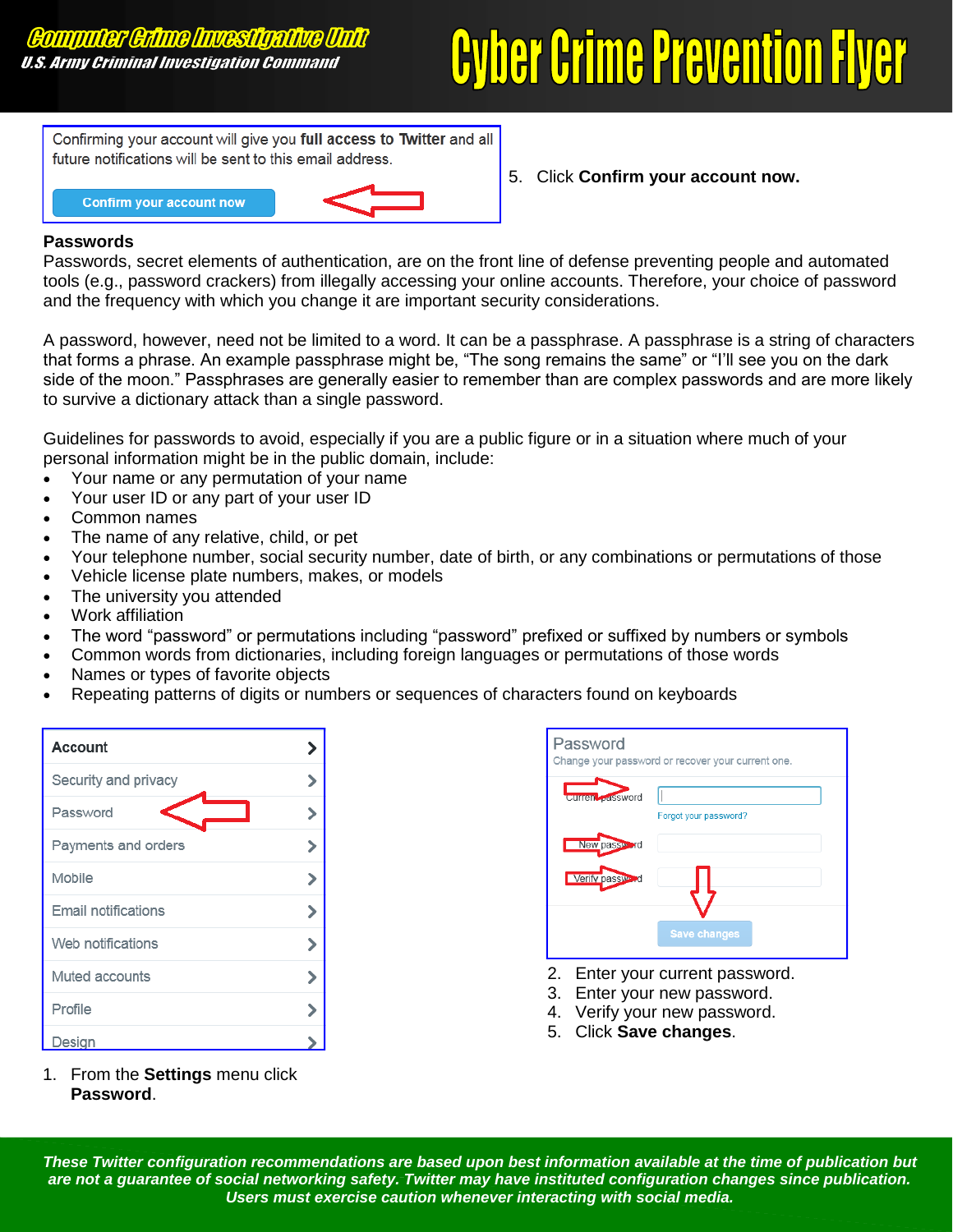# **Cyber Crime Prevention Flyer**

### **Security and Privacy**

**Security and privacy** settings are available from the settings menu.

#### **Login Verification**

**Login verification** from Twitter is an effective means to prevent and identify attempted compromises to your Twitter profile. Whenever you access your Twitter account and pass the initial username/password test, Twitter will hold continued access until an unlock code is correctly entered.

Twitter sends the unlock code as a text message to the mobile telephone number you entered when you established your account or, if one is not on file, Twitter will ask you to enter one. Providing Twitter with a telephone number creates another vulnerability which presents a separate issue. See the included section entitled **Discoverability***.*

#### **Settings: Phone Number is NOT Already On File\***



2. Click **add a phone.**

| Mobile<br>Expand your experience, get closer, and stay current.                                                                   |                      |  |  |
|-----------------------------------------------------------------------------------------------------------------------------------|----------------------|--|--|
| Add your phone number.                                                                                                            |                      |  |  |
| Enter your phone number in the box below. We'll send you a text message with a<br>confirmation code. Text message fees may apply. |                      |  |  |
| Country/region                                                                                                                    | <b>United States</b> |  |  |
| Phone number                                                                                                                      | $+1$                 |  |  |
|                                                                                                                                   | Continue             |  |  |

- 3. Enter the phone number at which you want to receive **login verifications**.
- 4. Click **Continue.**

| <b>Account</b>       |  |
|----------------------|--|
| Security and privacy |  |
| Password             |  |
| Cards and shipping   |  |
| Order history        |  |
| Mobile               |  |
| Email notifications  |  |
| Web notifications    |  |
| Muted accounts       |  |
| Profile              |  |
| Design               |  |
| Apps                 |  |
| Widgets              |  |

1. Click **Security and privacy.**

*Warning—If you use login verification and retire the telephone number without first updating the default number in Twitter, you will likely lock yourself out of your Twitter account. Twitter Support may be able to help you.* 

| <b>Mobile</b><br>Expand your experience, get closer, and stay current.                                       |                       |  |
|--------------------------------------------------------------------------------------------------------------|-----------------------|--|
| Check your phone.                                                                                            |                       |  |
| We've texted a code to +188 = # # Once you receive the code, enter it below to<br>confirm your phone number. |                       |  |
| Verification code                                                                                            |                       |  |
|                                                                                                              | <b>Activate phone</b> |  |

- 5. Check phone for text message from Twitter.
- 6. Enter the verification code you receive and click **Activate phone**.

*\* If a phone number is on file it will appear next to Send verification logins to… Otherwise, no phone is on file.*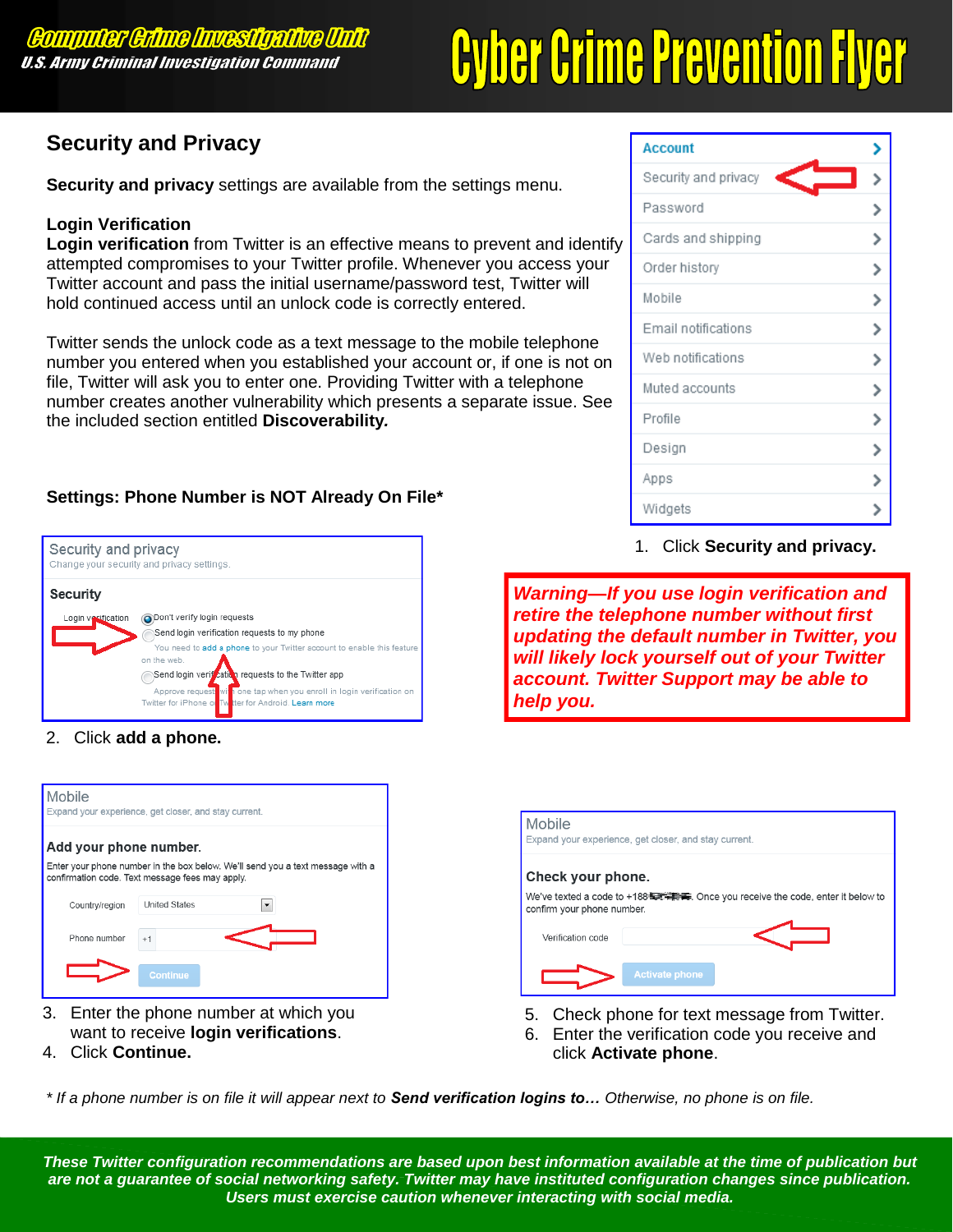## **Cyber Crime Prevention Flyer**



- 7. Enter your Twitter password to verity your identity.
- 8. Click **Save changes.**
- 9. Make selections here according to personal preferences. The more boxes you check the more text message notifications you will receive.
- 10. Click **Save changes**.
- 11. Phone registration is complete. Continue to **Settings: If Phone Number is Already On File**.\*

#### **Settings: If Phone Number is Already On File\***





Click **Yes** if you did receive a text message.

| My phone                       |                                                            |
|--------------------------------|------------------------------------------------------------|
| +1 808888808Fi (United States) |                                                            |
|                                |                                                            |
| <b>Text notifications</b>      | Tweets from people you've enabled for mobile notifications |
|                                | Direct messages                                            |
|                                | <b>Top Tweets and stories</b>                              |
|                                | Someone new follows me                                     |
|                                | $\sqrt{$ Mentions and replies                              |
|                                | Only from people I follow                                  |
|                                | From anyone                                                |
|                                | Your Tweet is retweeted                                    |
|                                | Only from people I follow                                  |
|                                | From anyone                                                |
|                                | Your Tweet is marked as a favorite                         |
|                                | Only from people I follow                                  |
|                                | ∖From anyone<br>Tweet Alerts                               |
|                                | Announcements from Twitter                                 |
|                                | Follow recommendations                                     |
|                                |                                                            |
| Sleep settings                 | Turn off updates during these hours                        |
|                                | midnight<br>midnight<br>to<br>▼                            |
|                                | <b>Save changes</b>                                        |

1. Click the button opposite **Send login verification requests to…**



2. Click **Okay, send me a message**.

*WARNING—If you click Yes, indicating you received a text message from Twitter, when no text message was received or if the text message was unreadable, you could lock yourself out of your Twitter account forever!* 

*\* If a phone number is on file it will appear next to Send verification logins to… Otherwise, no phone is on file.*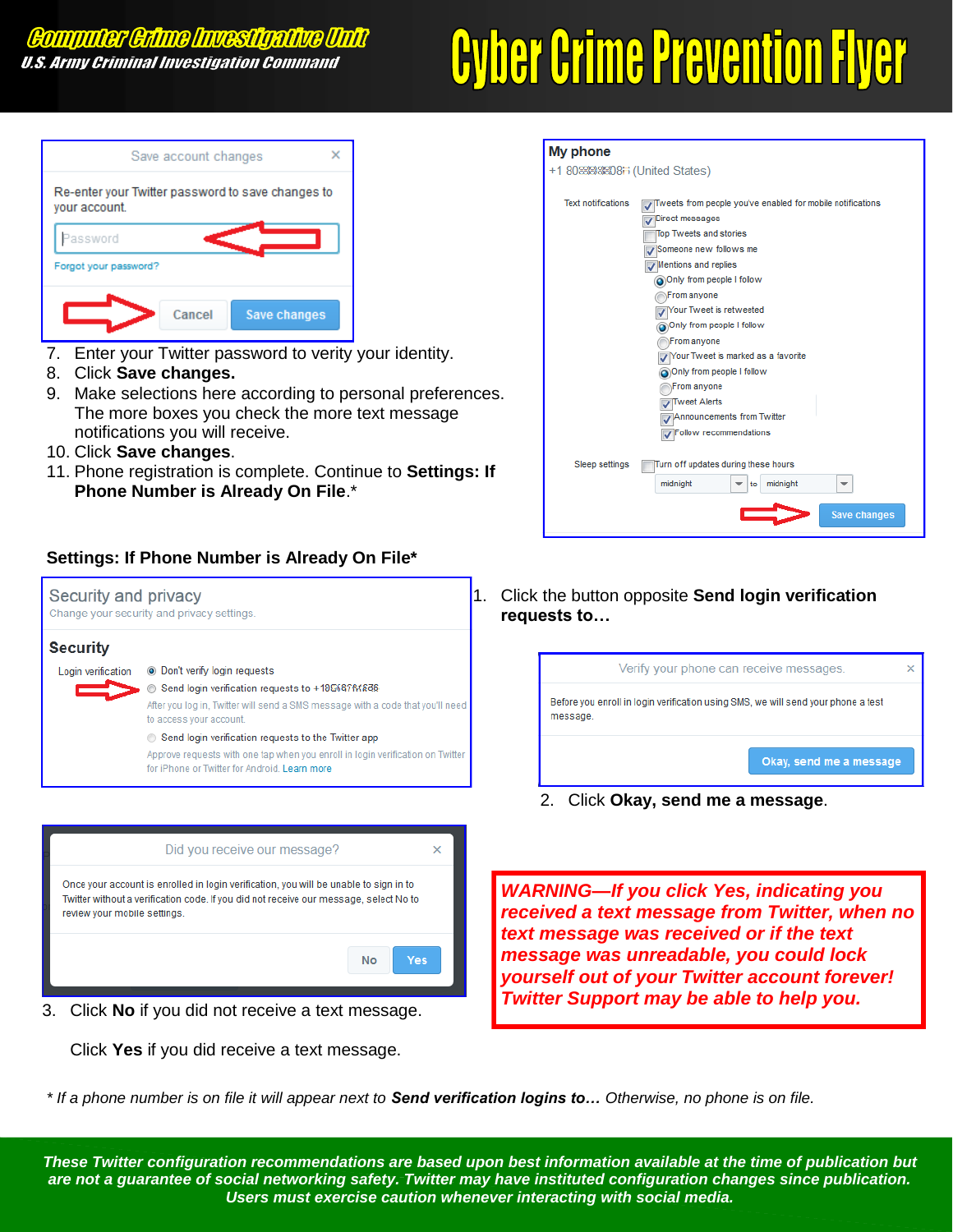## **Cyber Crime Prevention Flyer**



- 4. Enter your Twitter password to verify your identity.
- 5. Click **Save Changes**.

#### **Using Login Verification Using Login Verification**

Once enrolled in Login Verification, any future attempts to to login to Twitter will be stopped until the verification code login to Twitter will be stopped until the verification code sent to the phone of record is entered. sent to the phone of record is entered. Once enrolled in **Login Verification**, any future attempts

sages you receive probably indicate someone is trying to ceive probably indicate someone is trying to compromise compromise your Twitter account. your Twitter account. Therefore, any unexpected **login verification** text mes-

| Please check your phone with number ending in 35 for a<br>six-digit code and enter it in the box below to sign in. |  |
|--------------------------------------------------------------------------------------------------------------------|--|
|                                                                                                                    |  |
| <b>Submit</b>                                                                                                      |  |
| Need help? Please contact Twitter Support.                                                                         |  |

#### **Photo Tagging**

Photo tagging is a feature common to many social networking sites that facilitates the fast and easy sharing of images in which you are included. This makes it easier for other Twitter users and your Twitter followers to locate you and participate in social exchanges. Image tagging, however, can be used to associate you with images you are not even in and unpleasant images you do not ever want to be associated with.

**Photo tagging** by anyone other than you should be prevented.

| Security and privacy<br>Change your security and privacy settings. |                                                                                                                                                        |  |
|--------------------------------------------------------------------|--------------------------------------------------------------------------------------------------------------------------------------------------------|--|
| <b>Privacy</b>                                                     |                                                                                                                                                        |  |
| Photo tagging                                                      | Allow anyone to tag me in photos<br>Only allow people I follow to tag me in photos<br>• Do not allow anyone to tag me in photos<br><b>Save changes</b> |  |

- 1. From the **Security and privacy** menu select **Do not allow anyone to tag me in photos**.
- 2. Click **Save changes**.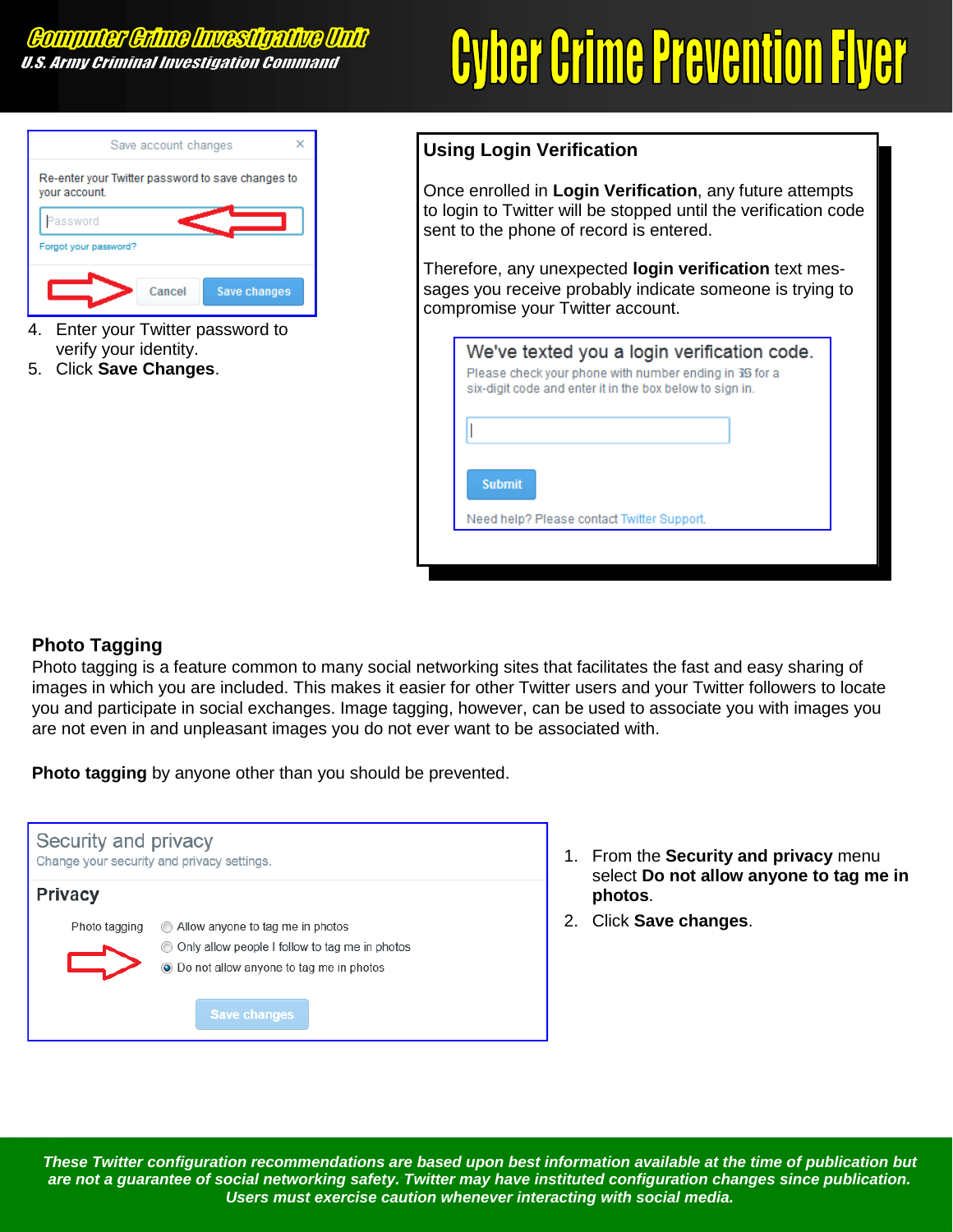## **Cyber Crime Prevention Flyer**

#### **Protect My Tweets**

By default, all of your Tweets are available to every Twitter user and, because Twitter content is available in most search engines, to most Internet users whether they are Twitter users or not. You can limit who sees your Tweets by changing the default setting to **Protect my Tweets**.

Protecting your Tweets has far reaching security benefits, such as

- All prior Tweets are protected.
- People will have to request to follow you before they can view your Tweets.
- You will be required to approve every follower request before they can view your Tweets.
- Other users will not be able to retweet your Tweets.
- Protected Tweets do not appear in search engines.\*

|                                 | Security and privacy<br>Change your security and privacy settings.                                                                                                                                                                                                                            |  |
|---------------------------------|-----------------------------------------------------------------------------------------------------------------------------------------------------------------------------------------------------------------------------------------------------------------------------------------------|--|
| <b>Privacy</b><br>Tweet privacy | $\triangledown$ Protect my Tweets<br>Your Tweets are currently protected; only those you approve will receive your<br>Tweets. Your future Tweets will not be available publicly. Tweets posted previously<br>may still be publicly visible in some places. Learn more.<br><b>Save changes</b> |  |

- 1. From the **Security and privacy** menu click **Protect my Tweets**.
- 2. Click **Save Changes**.

#### **Tweet Location Privacy\***

Twitter uses several means to capture your physical location. The location information Twitter captures oftentimes is accurate to within a few feet. Tweet location is **OFF** (unchecked) by default and should be left **OFF**.

If Tweet location is turned on it should be turned off (unchecked) and **Delete all location Information** executed.

- 1. Uncheck **Add a location to my Tweets**.
- 2. Click **Delete all location information**.
- 3. Click **Save Changes**.

*Deleting location information could take several minutes to complete depending upon how extensively you have used Twitter.* 

| Security and privacy<br>Change your security and privacy settings. |                                                                                                                                                             |  |
|--------------------------------------------------------------------|-------------------------------------------------------------------------------------------------------------------------------------------------------------|--|
| <b>Privacy</b>                                                     |                                                                                                                                                             |  |
| Tweet location                                                     | Add a location to my Tweets<br>When you tweet with a location, Twitter stores that location. You can switch<br>location on/off before each Tweet Learn more |  |
|                                                                    | Delete all location information                                                                                                                             |  |
|                                                                    | This will delete all location information from past Tweets. This may take up to 30<br>minutes.                                                              |  |
|                                                                    | <b>Save changes</b>                                                                                                                                         |  |

\* *Tweets already indexed by search engines, or location information already captured by third party websites, will persist for an indefinite period of time.*